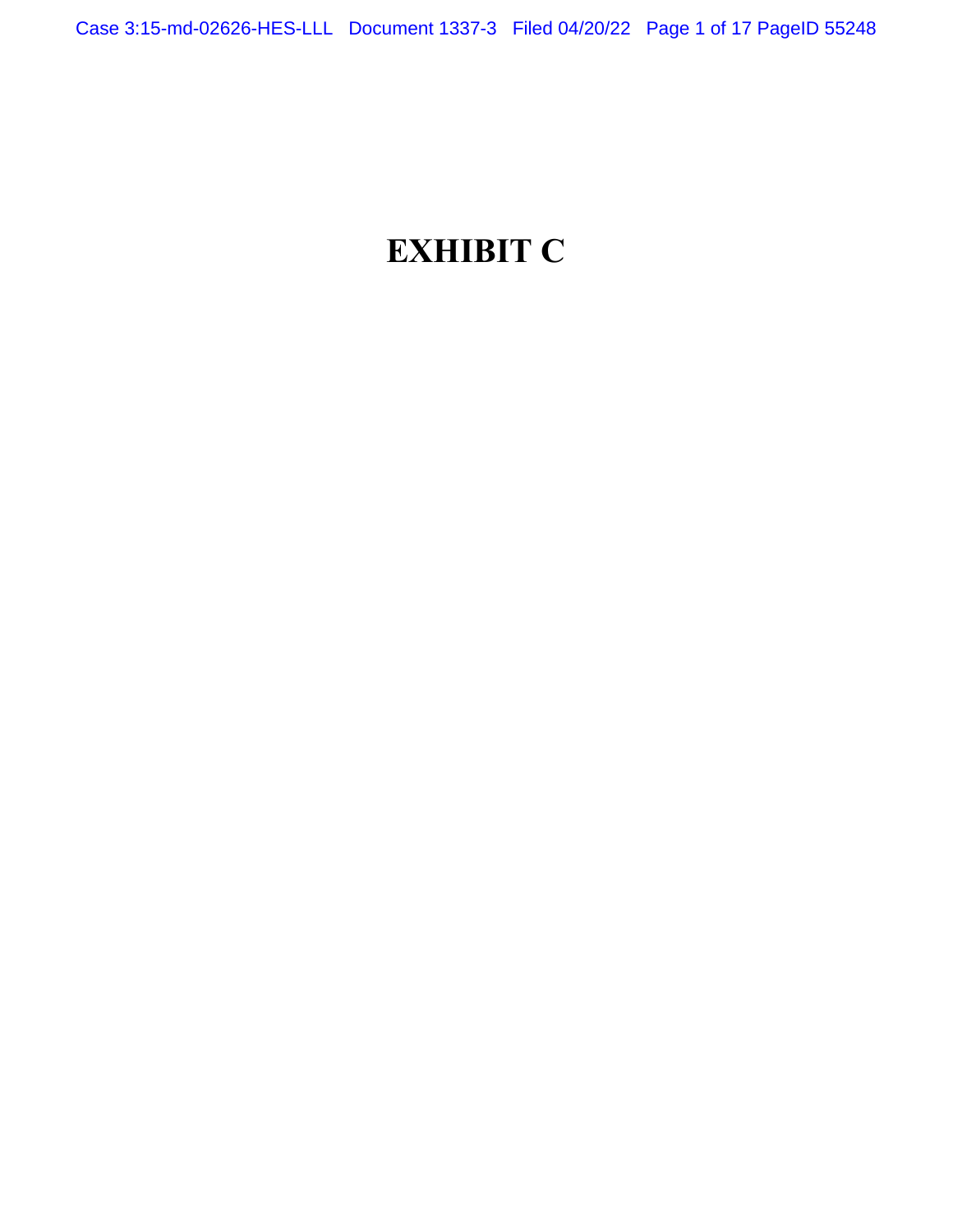## UNITED STATES DISTRICT COURT MIDDLE DISTRICT OF FLORIDA

| In Re:                                                                  | Case No. 3:15-md-2626-HES-LLL                                                                             |
|-------------------------------------------------------------------------|-----------------------------------------------------------------------------------------------------------|
| <b>DISPOSABLE CONTACT</b><br><b>LENS ANTITRUST</b><br><b>LITIGATION</b> | Judge Harvey E. Schlesinger<br>Judge Virginia M. Hernandez Covington<br>Magistrate Judge Laura L. Lambert |
| THIS DOCUMENT RELATES<br>TO:<br><b>All Class Actions</b>                |                                                                                                           |

## DECLARATION OF THOMAS K. BOARDMAN IN SUPPORT OF PLAINTIFFS' MOTION FOR PRELIMINARY APPROVAL OF SETTLEMENTS WITH ALCON VISION, LLC AND JOHNSON & JOHNSON VISION CARE, INC. AND PROPOSED NOTICE PLAN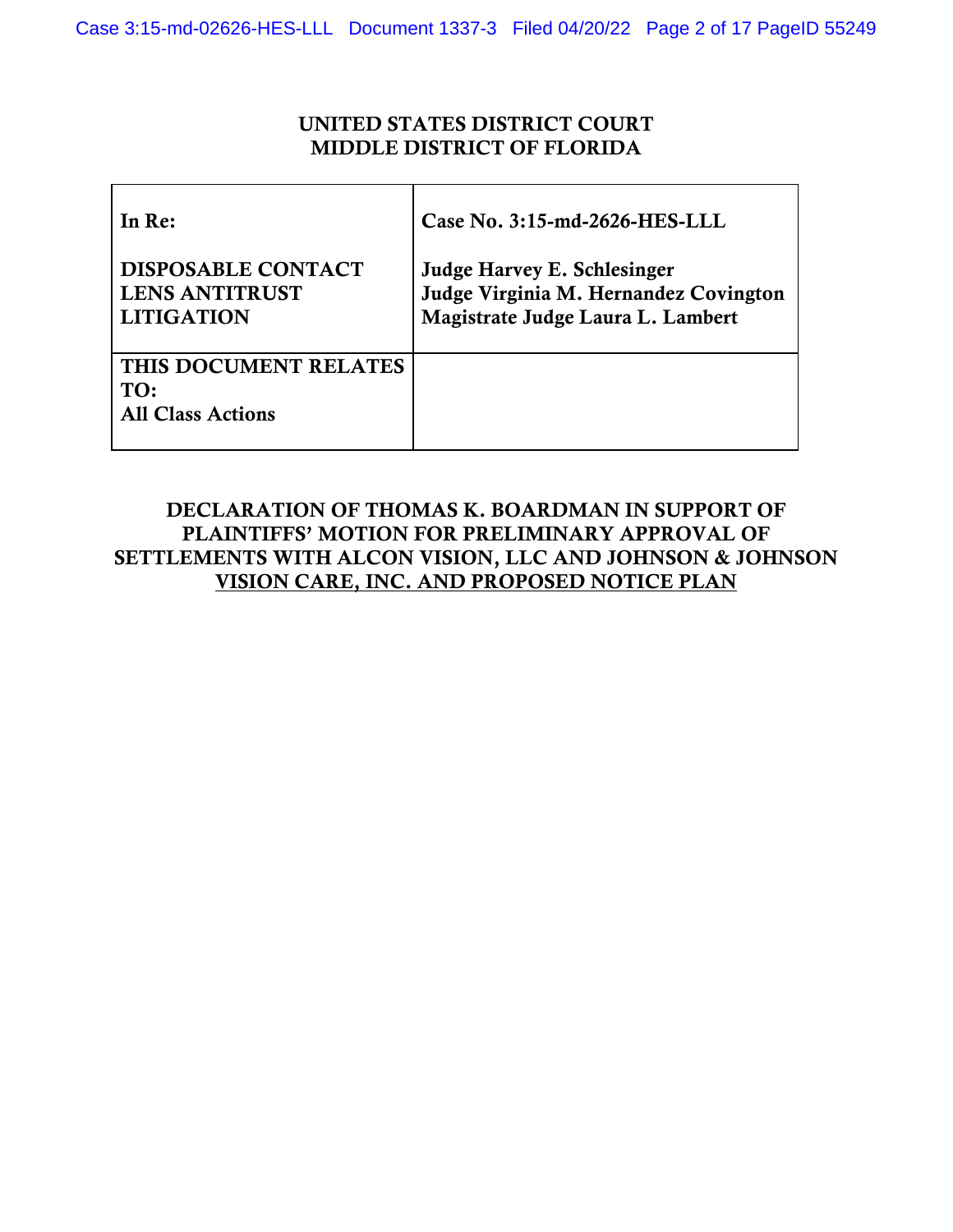I, Thomas K. Boardman, pursuant to 28 U.S.C. §1746, declare as follows:

1. I am a partner at Scott+Scott Attorneys at Law LLP, Co-Lead Counsel for Plaintiffs in the above-captioned litigation. I make this declaration in further support of Plaintiffs' Motion for Preliminary Approval of Settlement Agreements with Defendants Alcon Vision, LLC ("Alcon") and Johnson & Johnson Vision Care, Inc. ("JJVCI" and together with Alcon, "Settling Defendants") and Proposed Notice Plan. I have personal knowledge of the matters stated herein and, if called upon, I could and would competently testify thereto.

2. Plaintiffs have consummated Settlement Agreements attached as Exhibits A (Alcon) and B (JJVCI) to Plaintiffs' Motion for Preliminary Approval ("Settlements" or "Agreements"), which will resolve all claims against Alcon and JJVCI in the Action.<sup>1</sup> The Alcon Settlement provides that Alcon will pay \$20,000,000 (\$20 million) and JJVCI will pay \$55,000,000 (\$55 million) in cash to create a Settlement Fund. This is substantial and meaningful relief and is a great result for the Settlement Classes.

## I. PROCEDURAL HISTORY

3. Plaintiffs are seeking monetary damages and injunctive relief from the Defendants, on behalf of themselves and all others similarly situated who purchased disposable contact lenses subject to "Unilateral Pricing Policies" ("UPPs"). Plaintiffs alleged that Defendants instituted UPPs as a means of jointly raising the price of

All capitalized defined terms used herein have the same meanings ascribed in the Settlements.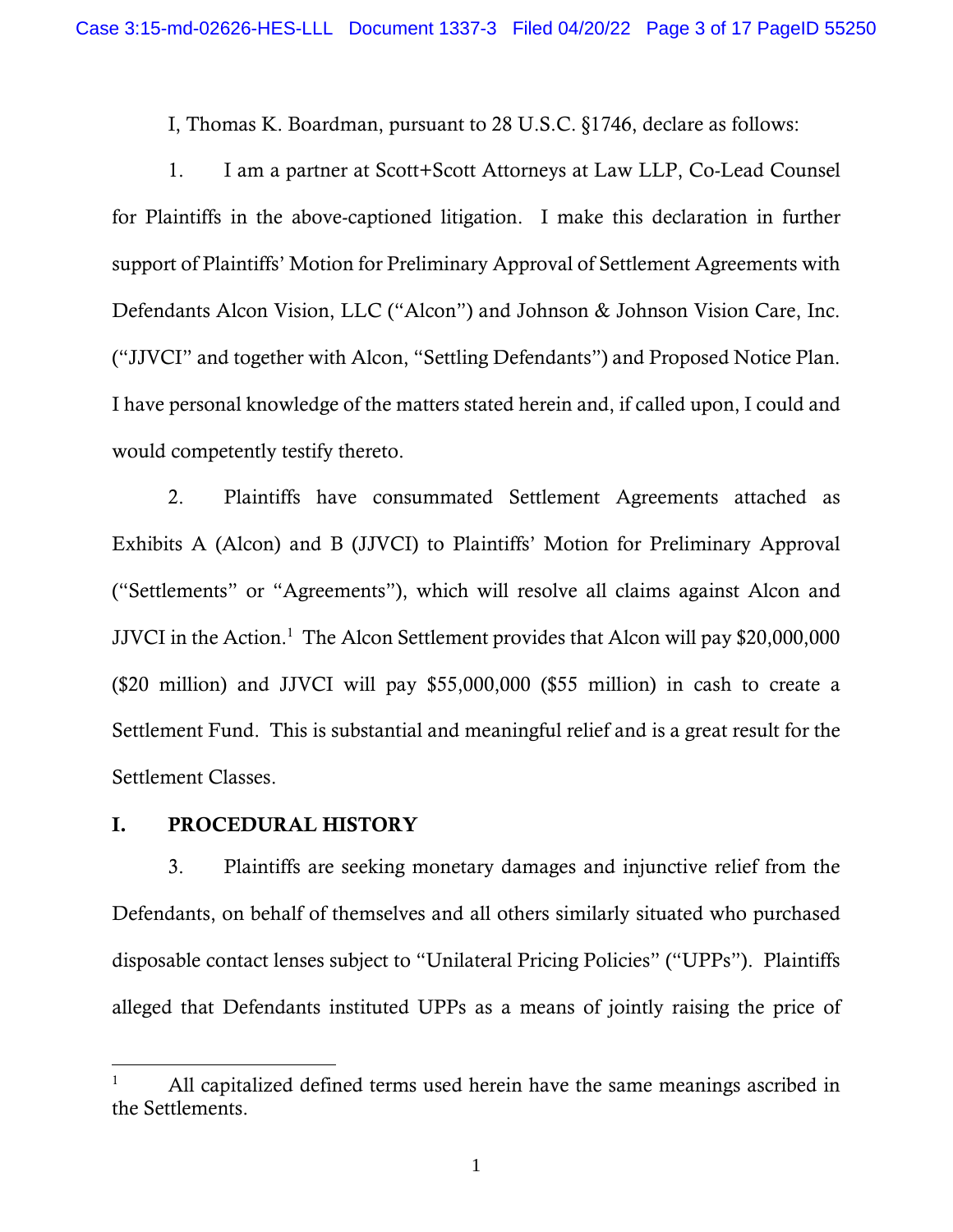disposable contact lenses. Plaintiffs further alleged that Defendants' actions violated Section 1 of the Sherman Act and several state competition laws.

4. Alcon, JJVCI, and the other Defendants have denied all of Plaintiffs' allegations of wrongdoing. Alcon and JJVCI consistently defended their conduct by, *inter alia*, arguing that UPPs complied with the law and that they never entered into an agreement with the other Defendants to adopt, implement, or enforce the UPPs. Alcon and JJVCI advanced additional arguments in their defense as well. Defendants have argued they did not collude in the adoption, implementation, or enforcement of the UPPs; that their UPPs did not unreasonably restrain competition; and that Plaintiffs lacked standing to sue on a classwide basis. *Id*. Alcon and JJVCI maintained these defenses throughout the litigation leading up to trial, which was scheduled to commence on March 28, 2022.

5. Since 2015, this litigation has involved contested questions of law and fact surrounding whether the Defendants illegally restrained competition and whether Plaintiffs had standing to sue for damages.

#### A. Lead Counsel's Investigation

6. Lead Counsel devoted substantial time to investigating the potential claims against Defendants. Lead Counsel interviewed customers and potential plaintiffs to gather information about Defendants' conduct and the impact on customers. This information was essential to Lead Counsel's ability to understand the nature of ABB's conduct, the nature of the UPPs, and potential remedies. Lead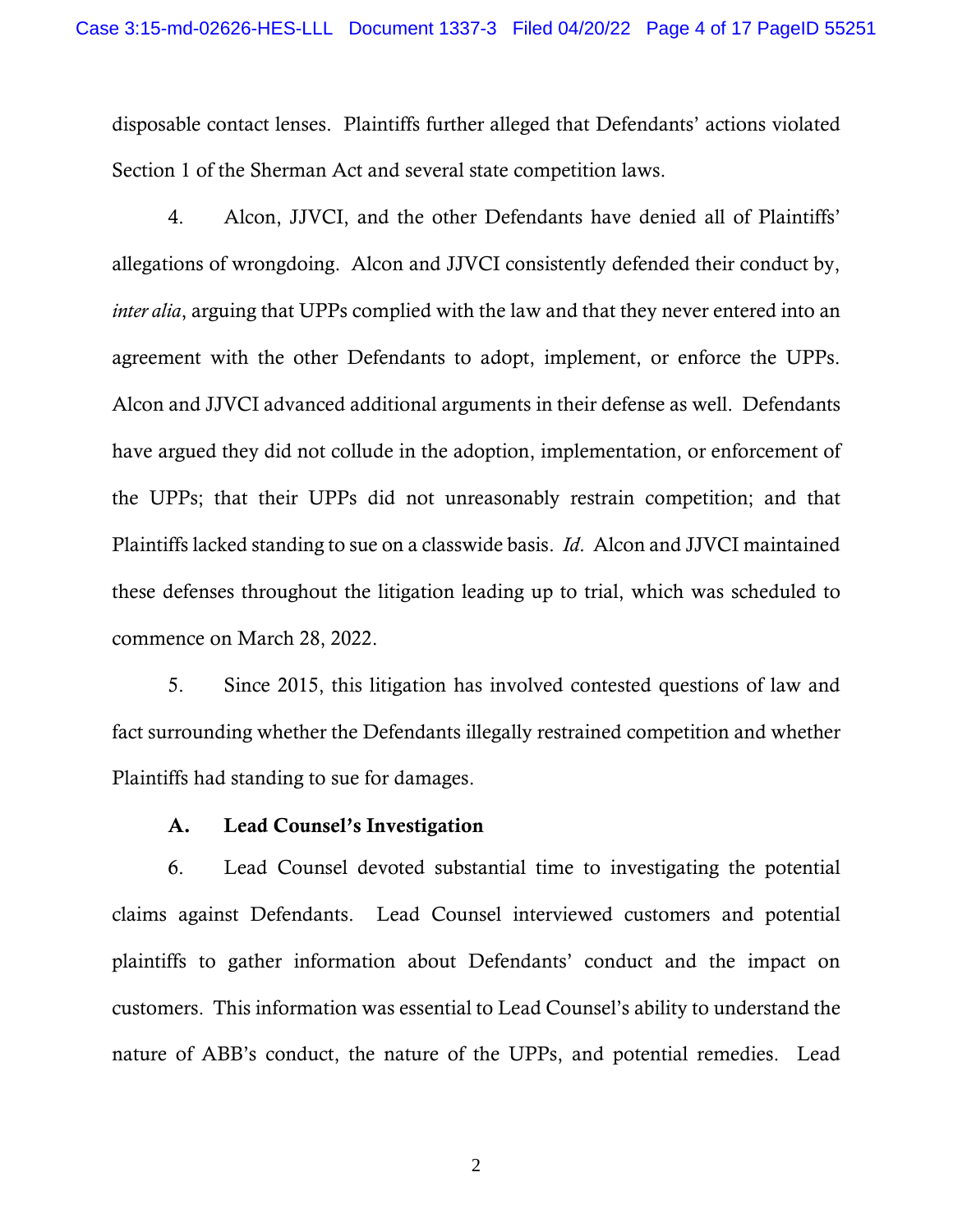Counsel also consulted with experts to develop and refine their legal and damages theories.

## B. The Course of Proceedings

7. On March 3, 2015, Plaintiffs John Machikawa, Bernadette Goodfellow, and Georgina Lepe filed the first consumer complaint against Defendants in the United States District Court for the Northern District of California ("*Machikawa*"), alleging that the major manufacturers of disposable contact lenses, B&L, Johnson & Johnson Vision Care ("JJVC"), Alcon Laboratories, Inc. ("Alcon"), CooperVision, Inc. ("CVI"), and their primary distributor, ABB Concise Optical Group ("ABB") (collectively, "Defendants"), alleging that their UPPs were illegal restraints on competition under §1 of the Sherman Act and various state unfair competition laws.

8. Numerous additional suits were filed following the March 3, 2015 complaint. On June 10, 2015, the Judicial Panel on Multidistrict Litigation ("JPML") consolidated and centralized *Machikawa* along with all other pending class action lawsuits regarding the above-described conduct to the United States District Court for the Middle District of Florida. The cases were re-captioned *In Re: Disposable Contact Lens Antitrust Litigation*, Case No. 3:15-md-2626-J-HES-JRK.

9. On July 15, 2015, the Court entered a Case Management Order Pertaining to the MDL, the first in a series of scheduling orders to be applicable to this case. (ECF No. 61.)

10. On October 7, 2015, the Court granted Lead Counsel's motion appointing Hausfeld LLP, Scott+Scott Attorneys at Law LLP, and Robins Kaplan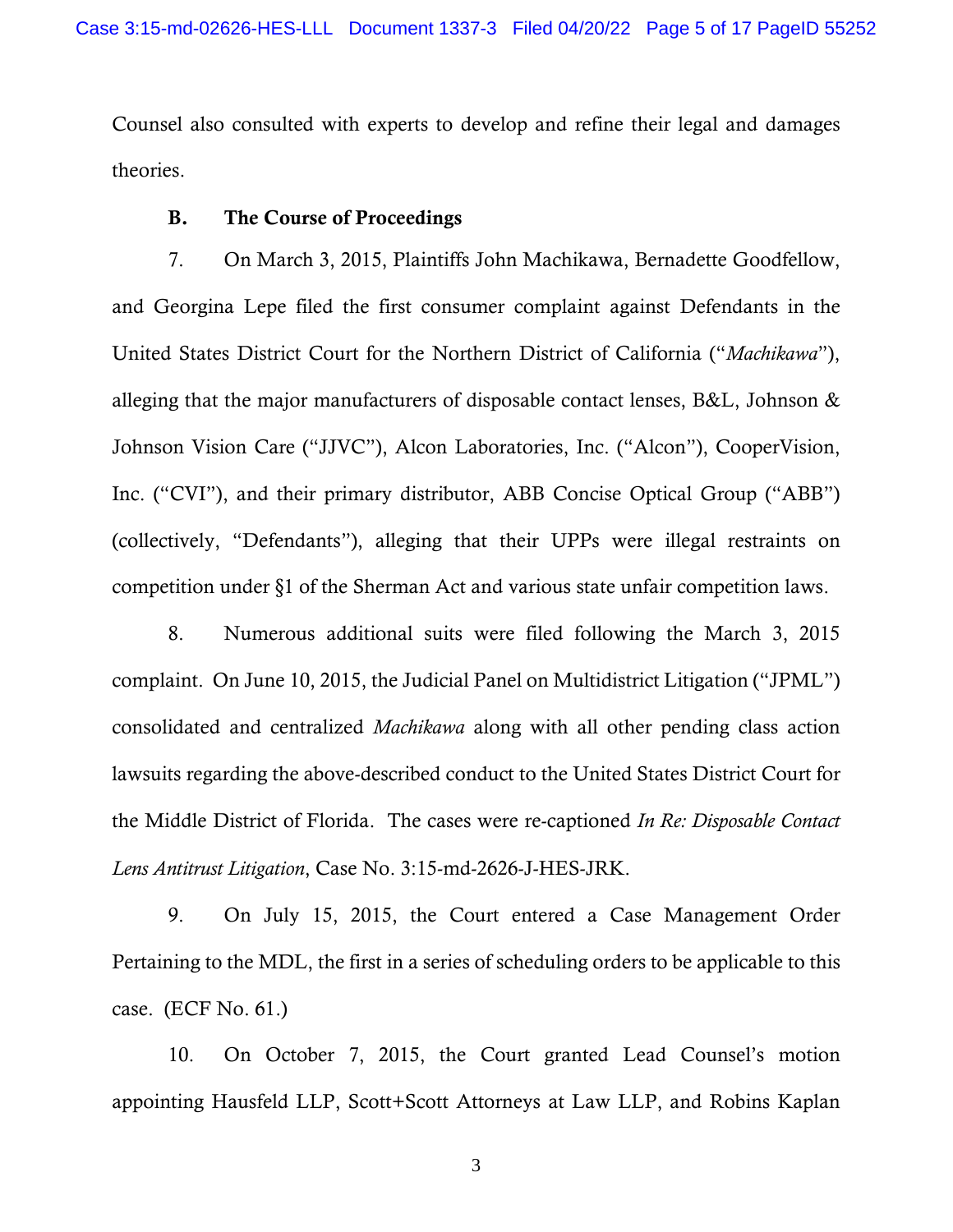LLP as interim lead counsel. (ECF No. 116.) On November 23, 2015, Lead Counsel, on behalf of Plaintiffs, filed the Consolidated Class Action Complaint ("Consolidated Complaint"), asserting six causes of action: (1) Violation of 15 U.S.C. §§1 and 3 (*Per Se* Violation of the Sherman Act); (2) Violation of 15 U.S.C. §§1 and 3 (Rule of Reason Violations of the Sherman Act); (3) Violation of the California Cartwright Act; (4) Violation of the Maryland Antitrust Act; (5) Violation of the California Unfair Competition Law; and (6) Violation of the Maryland Consumer Protection Act. (ECF No. 133.)

11. On December 23, 2015, Defendants filed their Motion to Dismiss the Consolidated Complaint. (ECF No. 146.) Following briefing and oral argument, the Court denied Defendants' motion. (ECF Nos. 185, 190.) On July 27, 2016, Defendants filed their Answers and Affirmative Defenses. (ECF Nos. 266-70.)

12. On March 1, 2017, Plaintiffs filed the operative complaint in this matter. (ECF No. 395.)

#### C. Discovery Proceedings

13. Discovery commenced on April 1, 2016. (ECF No. 204.) During the course of discovery, Lead Counsel also served written discovery requests on Defendants and certain third parties.

14. Defendants and 35 third parties produced approximately 4.1 million pages of documents, as well as voluminous electronic data files and spreadsheets in native format. Lead Counsel and their experts reviewed and analyzed substantially all of the documents and electronic data files produced by Defendants.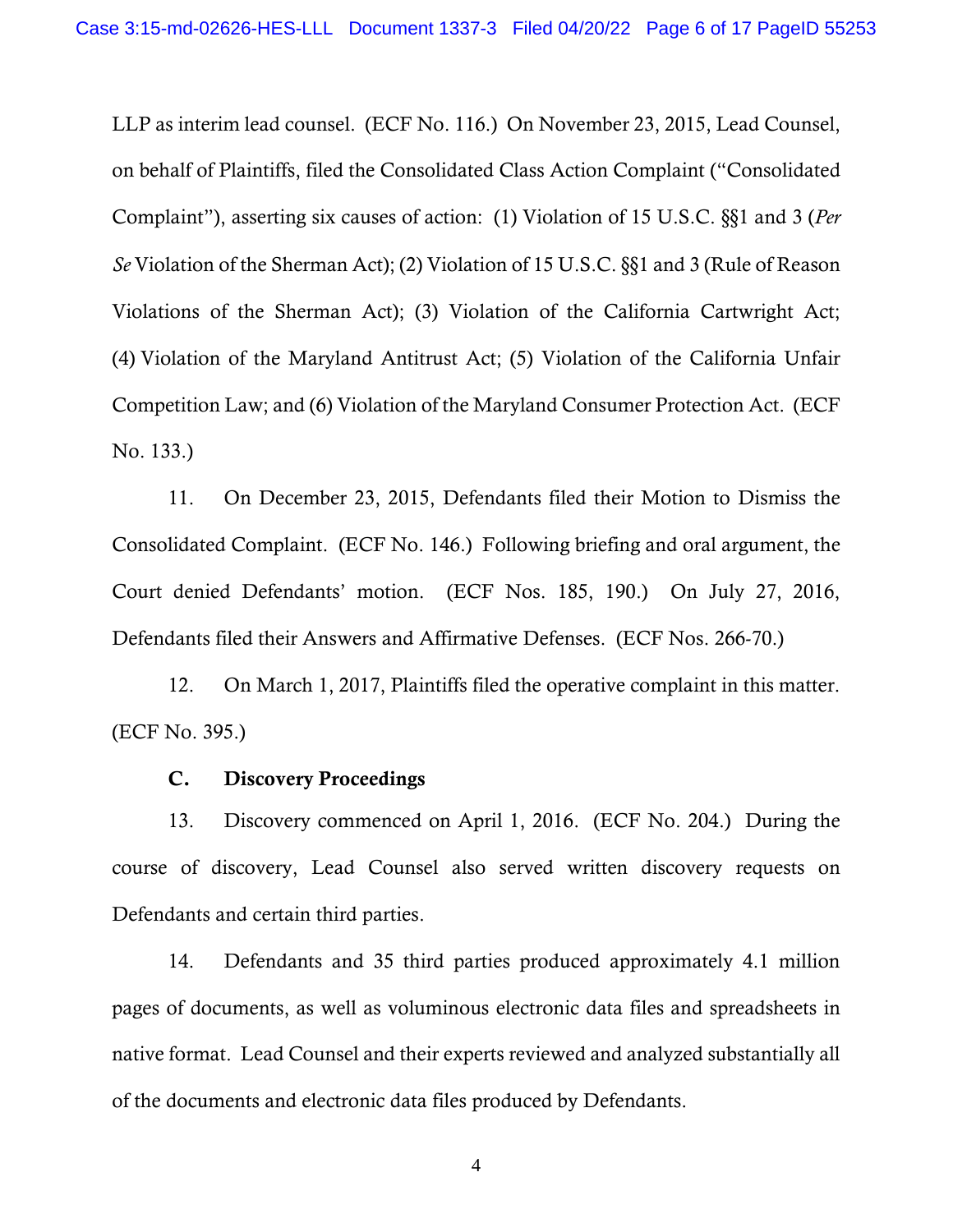15. Discovery specific to Alcon and JJVCI was similarly hard-fought and vigorous.

16. Alcon produced more than 621,000 pages of documents to Plaintiffs, and JJVCI produced more than 365,000 pages of documents. Plaintiffs also took six depositions of current and former Alcon employees and five depositions of current and former JJVCI employees.

17. In addition to the discovery from Alcon and JJVCI, the parties engaged in significant motion practice and extensive formal discovery, including 68 depositions of Plaintiffs, Defendants' employees, and third parties, and the production of more than 4.1 million pages of documents and voluminous electronically stored information.

18. The parties briefed and argued Plaintiffs' motion for class certification, involving thousands of pages of briefing, expert reports, and two days of argument. The parties also briefed Defendants' motions for summary judgment, involving thousands of pages of briefing and six expert reports.

19. On March 3, 2017, Plaintiffs filed a Motion for Class Certification and Supporting Memorandum of Law, and accompanying expert reports. (ECF Nos. 396- 98.) On June 15, 2017, Defendants filed their Motion to Strike certain portions of Plaintiffs' Expert Reports and their Memorandum of Law in Opposition to Plaintiffs' Motion for Class Certification, accompanying expert reports, and other declarations. (ECF Nos. 500-10, 693.) Plaintiffs filed their Reply and supporting declarations to the Class Certification Opposition on September 8, 2017 as well as their oppositions to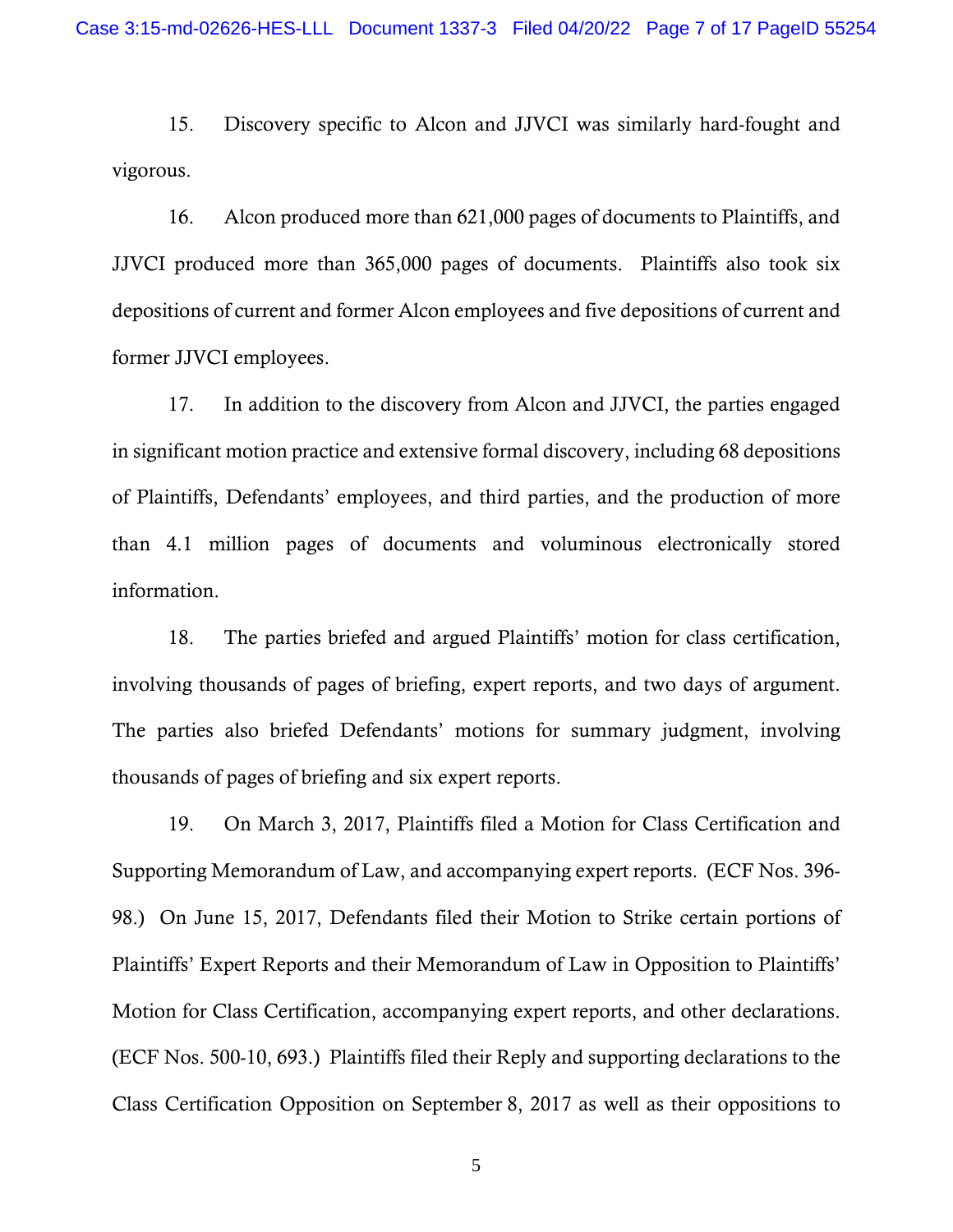Defendants' Motion to Strike certain portions of Plaintiffs' Expert Reports. (ECF Nos. 611-18, 715.) On October 20, 2017, Defendants filed their Sur-Reply Memorandum of Law in Further Opposition to Plaintiffs' Motion for Class Certification. (ECF Nos. 674-78.)

20. On August 1 and 2, 2018, the Court held an evidentiary hearing on Plaintiffs' class certification motion, which involved examination and cross examination of Plaintiffs' and Defendants' experts, presentation of more than 50 exhibits and more than 10 hours or argument relating to Plaintiffs' motion for class certification and Defendants' motion to strike portions of Plaintiffs' expert reports. (ECF Nos. 865-1, 865-2, 866.)

21. On December 4, 2018, the Court issued an order granting Plaintiffs' motion for class certification and certified the following horizontal class (the "Litigation Horizontal Class"), among other classes:

All persons and entities residing in the United States who made retail purchases of disposable contact lenses manufactured by Alcon Laboratories, Inc., Johnson & Johnson Vision Care, Inc., or B&L during the Settlement Class Period for their own use and not for resale, where the prices for such contact lenses were subject to a Unilateral Pricing Policy and the purchase occurred during the period when the Unilateral Pricing Policy was in effect. Excluded from the Settlement Class are any purchases from 1-800-Contacts of disposable contact lenses subject to B&L's Unilateral Pricing Policy, where the purchase occurred on or after July 1, 2015. Also excluded from the Settlement Class are Defendants, their parent companies, subsidiaries and affiliates, any coconspirators, all governmental entities, and any judges or justices assigned to hear any aspect of this action.

(ECF No. 940) ("Class Certification Order"). The Court also appointed Hausfeld

LLP, Scott+Scott Attorneys at Law LLP, and Robins Kaplan LLP as counsel for the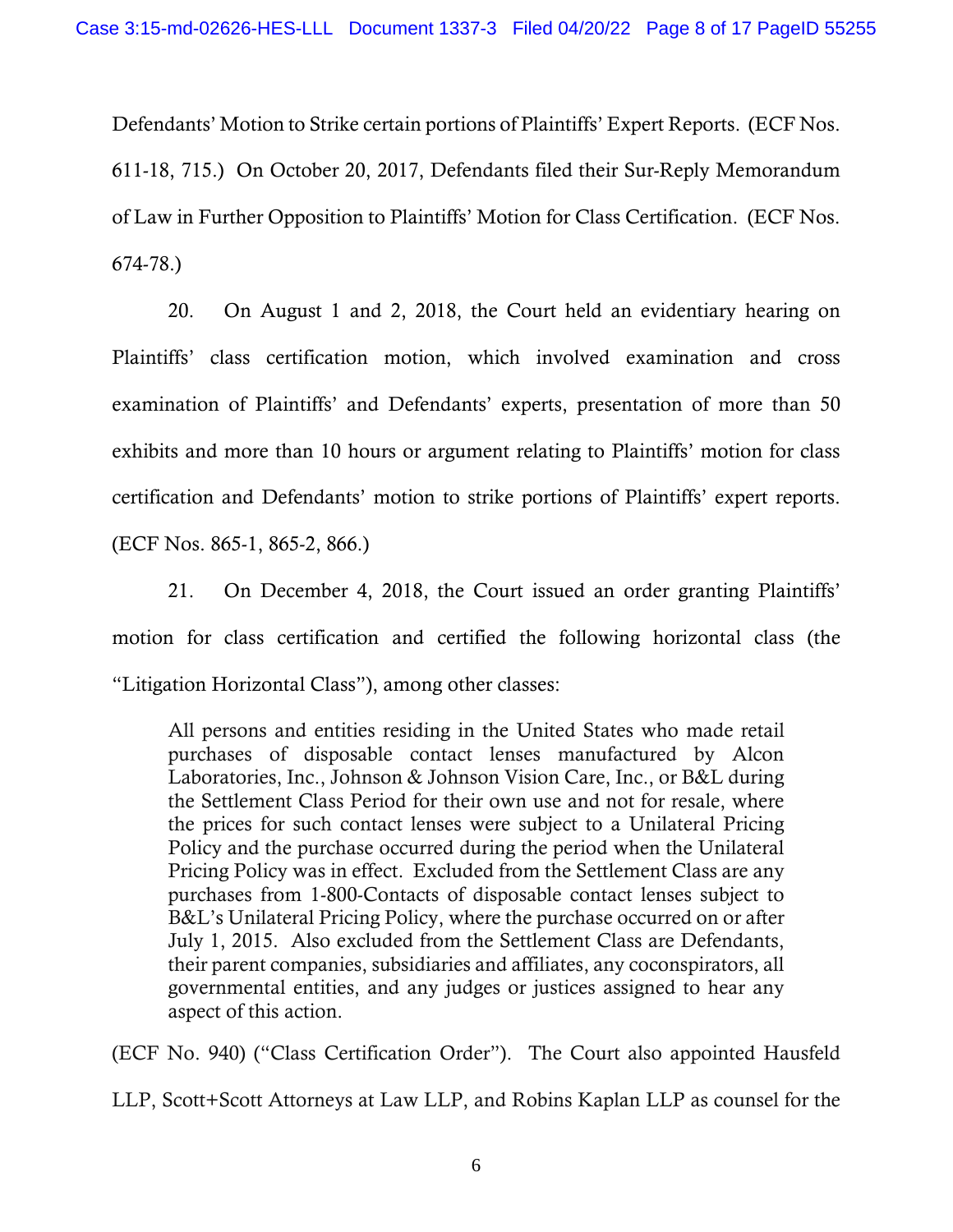litigation classes, and appointed named Plaintiffs Rachel Berg, Miriam Pardoll, Jennifer Sineni, Elyse Ulino, Susan Gordon, Cora Beth Smith, Brett Watson, Tamara O'Brien, Sheryl Marean, Catherine Dingle, Amanda Cunha, Alexis Ito, Kathleen Schirf, John Machikawa, and Joseph Felson as class representatives.

## D. CVI, B&L, and ABB Settlements

22. On August 30, 2017, Plaintiffs reached a settlement agreement with

Defendant CVI. The settlement included a monetary payment of \$3,000,000 on behalf

of a Settlement Class defined as follows:

[A]ll persons and entities residing in the United States who made retail purchases of disposable contact lenses manufactured by Alcon Laboratories, Inc., Johnson & Johnson Vision Care, Inc., Bausch & Lomb, Inc., or CVI (or distributed by ABB Concise Optical Group) during the Settlement Class Period for their own use and not for resale, which were sold at any time subject to a Unilateral Pricing Policy. Excluded from the Settlement Class are Defendants, their parent companies, subsidiaries and affiliates, any coconspirators, all governmental entities, and any judges or justices assigned to hear any aspect of this action.

(ECF No. 781-1, ¶1.37.)

23. On July 10, 2018, the Court preliminarily approved the settlement with

Defendant CVI but delayed dissemination of notice until later in the litigation. (ECF

No. 1011.)

24. On August 19, 2019, Plaintiffs reached a settlement agreement with Defendant B&L. The settlement included a monetary payment of \$10,000,000 on behalf of a Settlement Class defined as follows:

all persons and entities residing in the United States who made retail purchases of disposable contact lenses manufactured by Alcon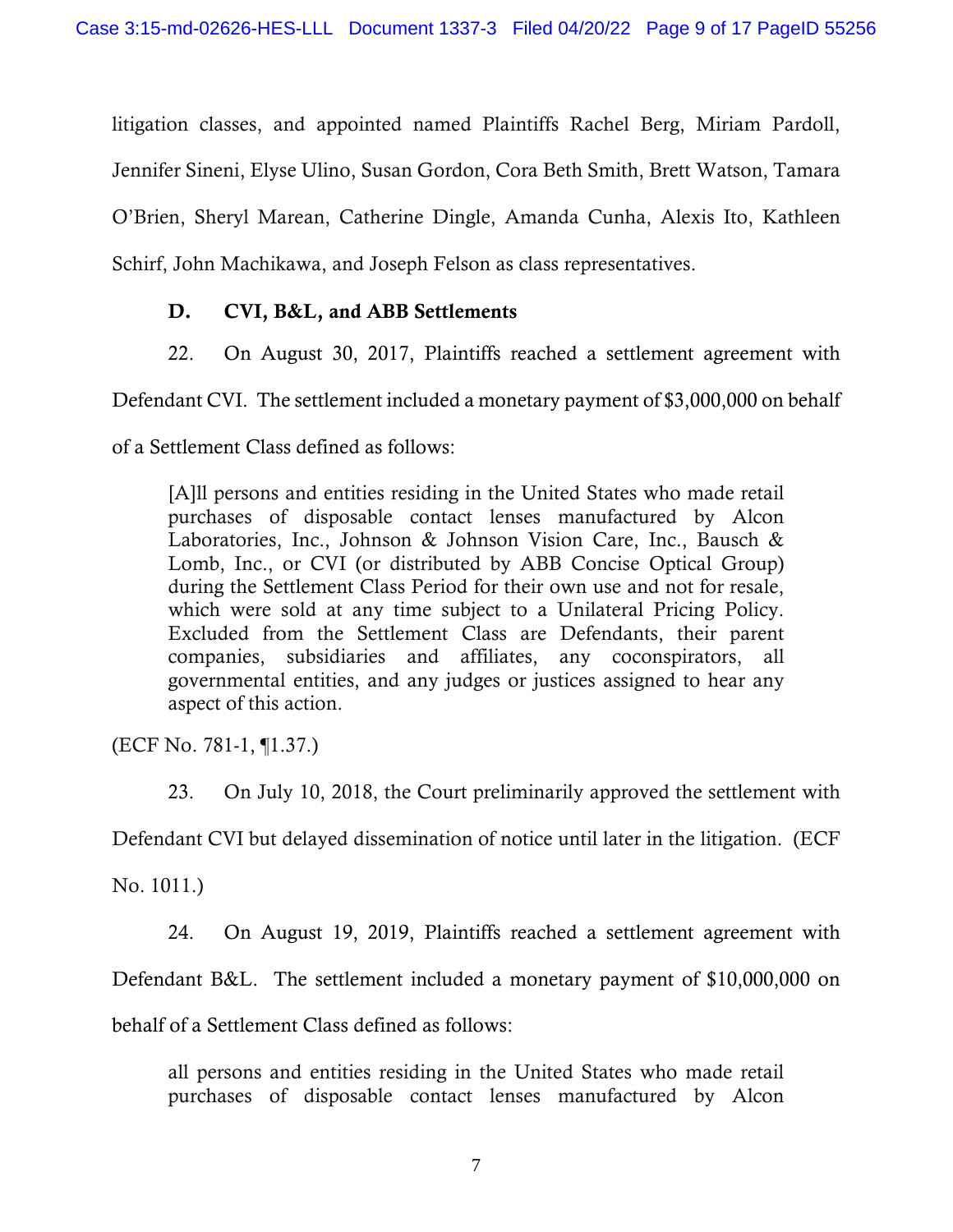Laboratories, Inc., Johnson & Johnson Vision Care, Inc., or B&L during the Settlement Class Period for their own use and not for resale, where the prices for such contact lenses were subject to a Unilateral Pricing Policy and the purchase occurred during the period when the Unilateral Pricing Policy was in effect. Excluded from the Settlement Class are any purchases from 1-800-Contacts of disposable contact lenses subject to B&L's Unilateral Pricing Policy, where the purchase occurred on or after July 1, 2015. Also excluded from the Settlement Class are Defendants, their parent companies, subsidiaries and affiliates, any coconspirators, all governmental entities, and any judges or justices assigned to hear any aspect of this action.

(ECF No. 1037-1) (the "B&L Settlement Class").

25. The primary difference between the CVI Settlement Class and the B&L Settlement Class was that the former includes consumers who purchased *only* CVI contact lenses subject to a UPP while the latter does not. The B&L Settlement Class was conterminous with the Litigation Horizontal Class, and as set forth below, the ABB Settlement Class is coterminous with the CVI Settlement Class given that ABB was a distributor of contact lenses made by all of the Defendant manufacturers including Alcon, JJVC, CVI, and B&L.

26. On October 8, 2019, the Court granted preliminary approval of the B&L settlement and approved the notice plan to putative members of the CVI Settlement Class, the B&L Settlement Class, and the Litigation Classes. (ECF No. 1046.)

27. The approved notice for the CVI and B&L settlements as well as the Litigation Classes provided the timelines for making a claim, opting out of the settlements and/or litigation, and objection to the settlements and litigation classes. (ECF Nos. 1037-4, 1046.) The approved notice also described the differences between the Litigation Classes, the B&L Settlement Class, and the CVI Settlement Class and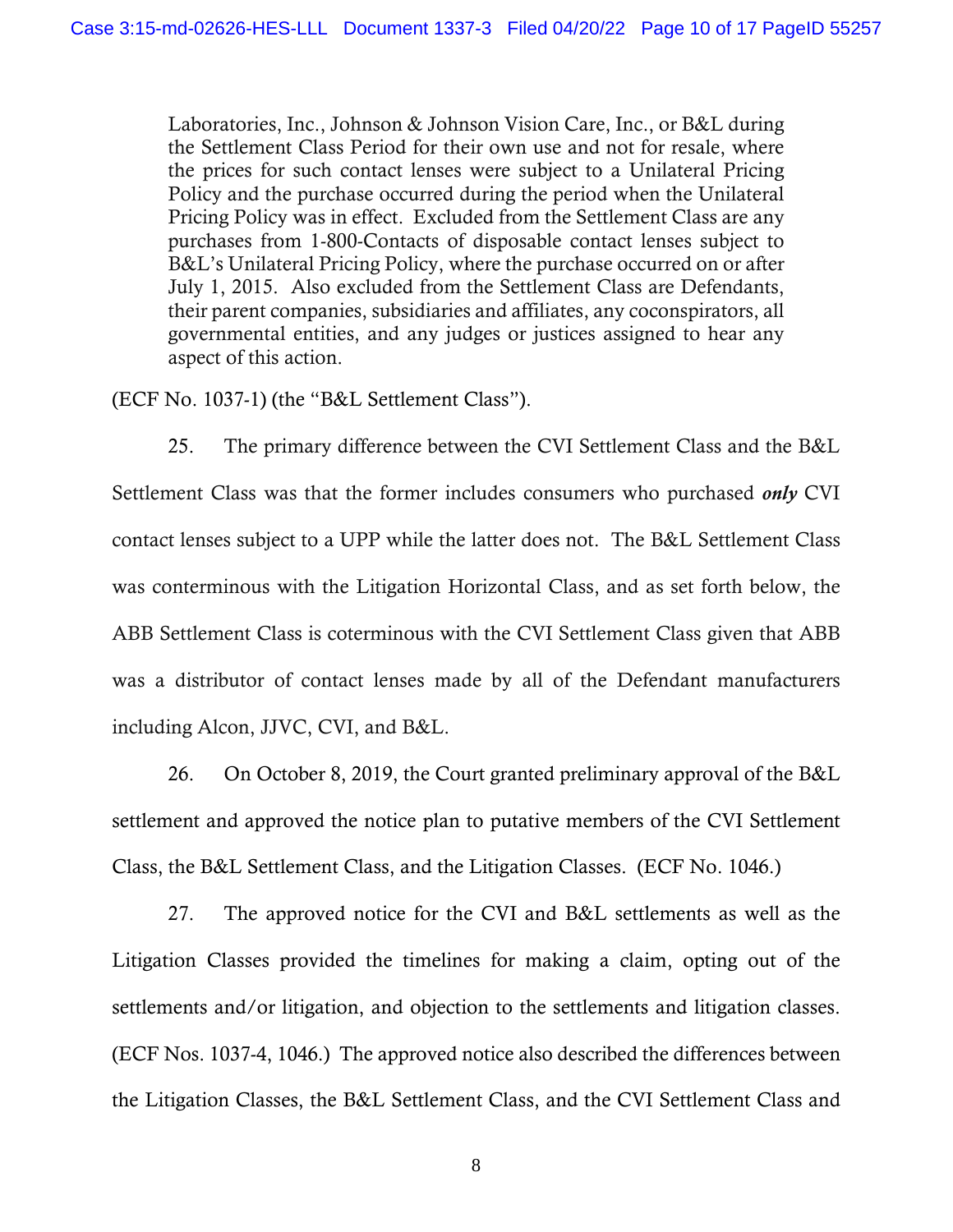notified putative members of the classes that distribution would be delayed until later in the case. (ECF No. 1037-4.)

28. On January 16, 2020, Plaintiffs sought final approval of the settlements with B&L and CVI (ECF No. 1136), and on February 25, 2020, the Court held a fairness hearing regarding these settlements. (ECF Nos. 1154, 1158 (2/25/2020 Hr'g Trans.))

29. On March 4, 2020, the Court issued its Final Approval Order and Final Judgment and Order of Dismissal with Prejudice as to Bausch & Lomb, Inc. and CooperVision, Inc. which granted final approval to the CVI and B&L settlements. (ECF No. 1164.)

30. On September 22, 2020, Plaintiffs reached a \$30,200,000 settlement with ABB. Plaintiffs moved for preliminary approval of the ABB settlement and accompanying notice plan on October 22, 2020. The Court granted preliminary approval of the ABB settlement on November 13, 2020, and notice was thereafter disseminated in the manner and form approved by the Court. On February 26, 2021, Plaintiffs moved for final approval of the ABB settlement. The Court held a fairness hearing on May 19, 2021, and granted final approval of the ABB settlement on June 1, 2021.

31. The ABB Settlement Class is defined as follows in the Settlement Agreement:

all persons and entities residing in the United States who made retail purchases of disposable contact lenses manufactured by Alcon, JJVC, CVI, or B&L during the Settlement Class Period for their own use and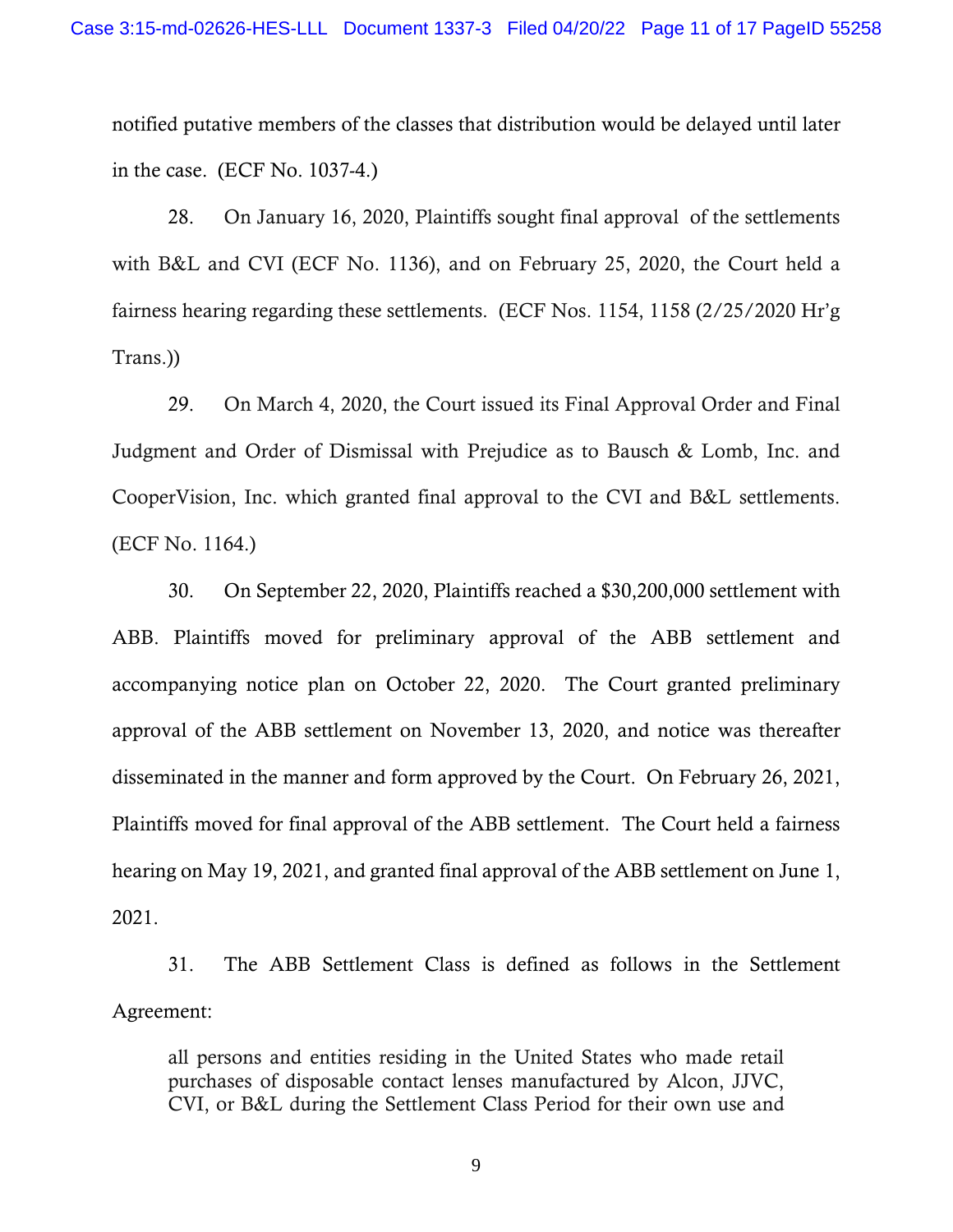not for resale, where the prices for such contact lenses were subject to a "Unilateral Pricing Policy" and the purchase occurred during the period when the Unilateral Pricing Policy was in effect. Excluded from the Settlement Class are any purchases from l-800 Contacts of disposable contact lenses subject to B&L's Unilateral Pricing Policy, where the purchase occurred on or after July 1, 2015. Also excluded from the Settlement Class are Defendants, their parent companies, subsidiaries and affiliates, any alleged co-conspirators, all governmental entities, and any judges or justices assigned to hear any aspect of this action.

ABB Agreement, ¶1.35.

## E. The Alcon Mediation

32. On Friday, February 25, 2022, Plaintiffs and Alcon engaged in a daylong mediation with Robert Meyer of JAMS in Los Angeles, California. Although the Parties made progress, the initial mediation did not result in a settlement. As the Parties prepared for trial over the following weeks, they also continued settlement negotiations through Mr. Meyer. On March 22, 2022, Plaintiffs reached an agreement in principle to settle the action as to Alcon for \$20,000,000. Plaintiffs and Alcon finalized the settlement agreement the next day, March 23, 2022.

### F. The JJVCI Mediation

33. Plaintiffs and JJVCI participated in an all-day mediation on September 1, 2020 overseen by Hon. Layn Phillips (Ret.). The initial mediation did not result in an agreement, and JJVCI and Plaintiffs continued preparing their respective cases for trial. In the weeks preceding trial, the Parties engaged in further settlement negotiations with the assistance of Judge Phillips and his staff. These negotiations continued into the week before trial, culminating in an agreement to settle the action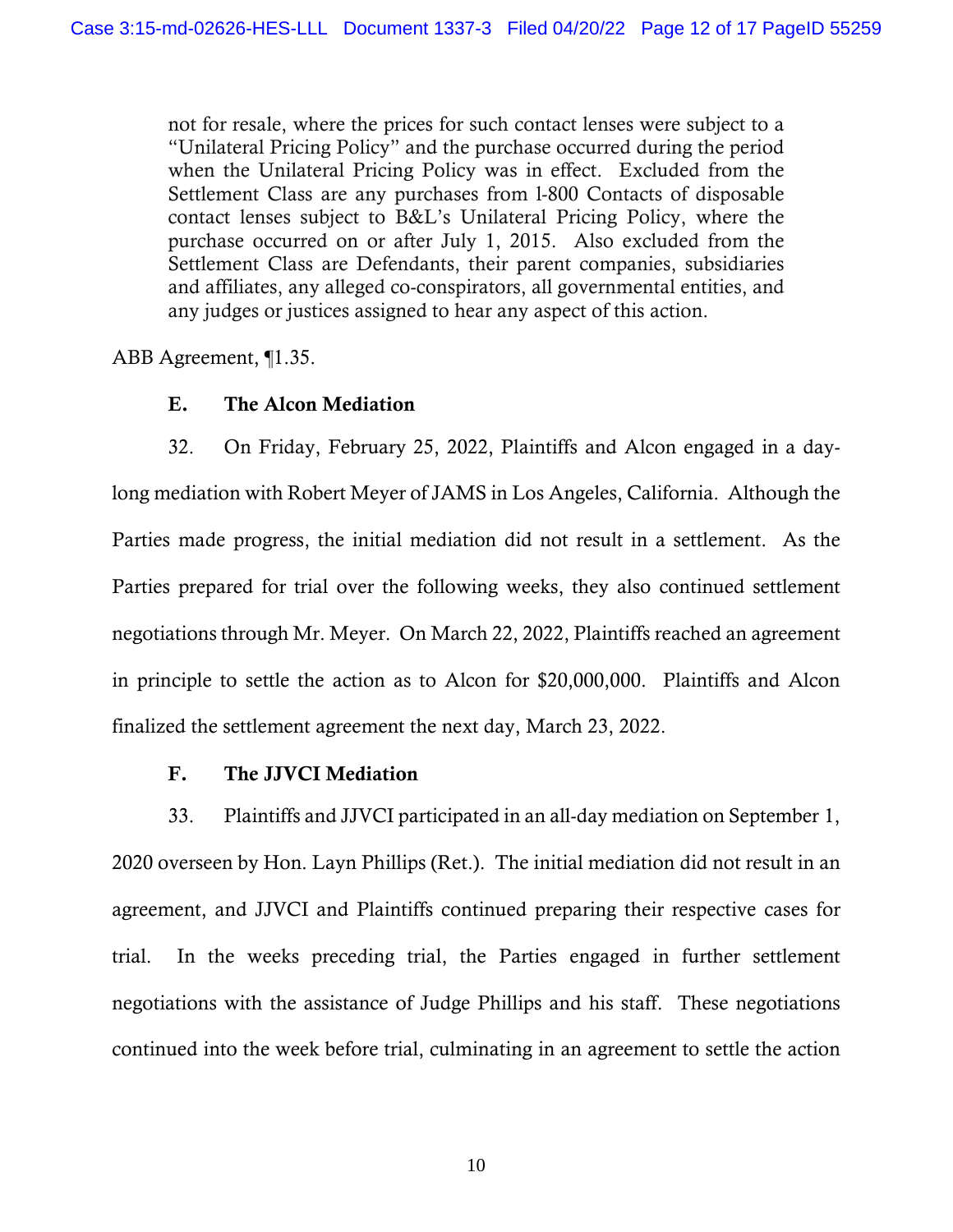as to JJVCI for \$55,000,000. JJVCI and Plaintiffs executed the JJVCI Settlement on March 27, 2022.

## G. Summary of Settlement Terms

34. The Settlements contain substantively the same terms. The following is

a summary of their material terms.

35. The Settlement Class definitions in both Settlements are identical. They

are opt-out classes under Rule 23(b)(3) of the Federal Rules of Civil Procedure. The

Settlement Classes are also identical to the certified ABB Settlement Class and are

defined as follows:

[A]ll persons and entities residing in the United States who made retail purchases of disposable contact lenses manufactured by Alcon, JJVC, CVI, or B&L during the Settlement Class Period for their own use and not for resale, where the prices for such contact lenses were subject to a "Unilateral Pricing Policy" and the purchase occurred during the period when the Unilateral Pricing Policy was in effect. Excluded from the Settlement Class are any purchases from l-800 Contacts of disposable contact lenses subject to B&L's Unilateral Pricing Policy, where the purchase occurred on or after July 1, 2015. Also excluded from the Settlement Class are Defendants, their parent companies, subsidiaries and affiliates, any alleged co-conspirators, all governmental entities, and any judges or justices assigned to hear any aspect of this action.

Settlements, ¶1.35.

36. The Alcon Settlement requires Alcon to deposit \$20,000,000 in cash into

an Escrow Account<sup>2</sup> within 15 days following Preliminary Approval. Alcon Settlement, ¶3.1. The JJVCI Settlement Requires JJVCI to deposit \$55,000,000 in

<sup>&</sup>lt;sup>2</sup> As with the previously approved Settlements, Lead Counsel intend to use Huntington National Bank as Escrow Agent for the Alcon and JJVCI Settlement Fund, subject to Court approval.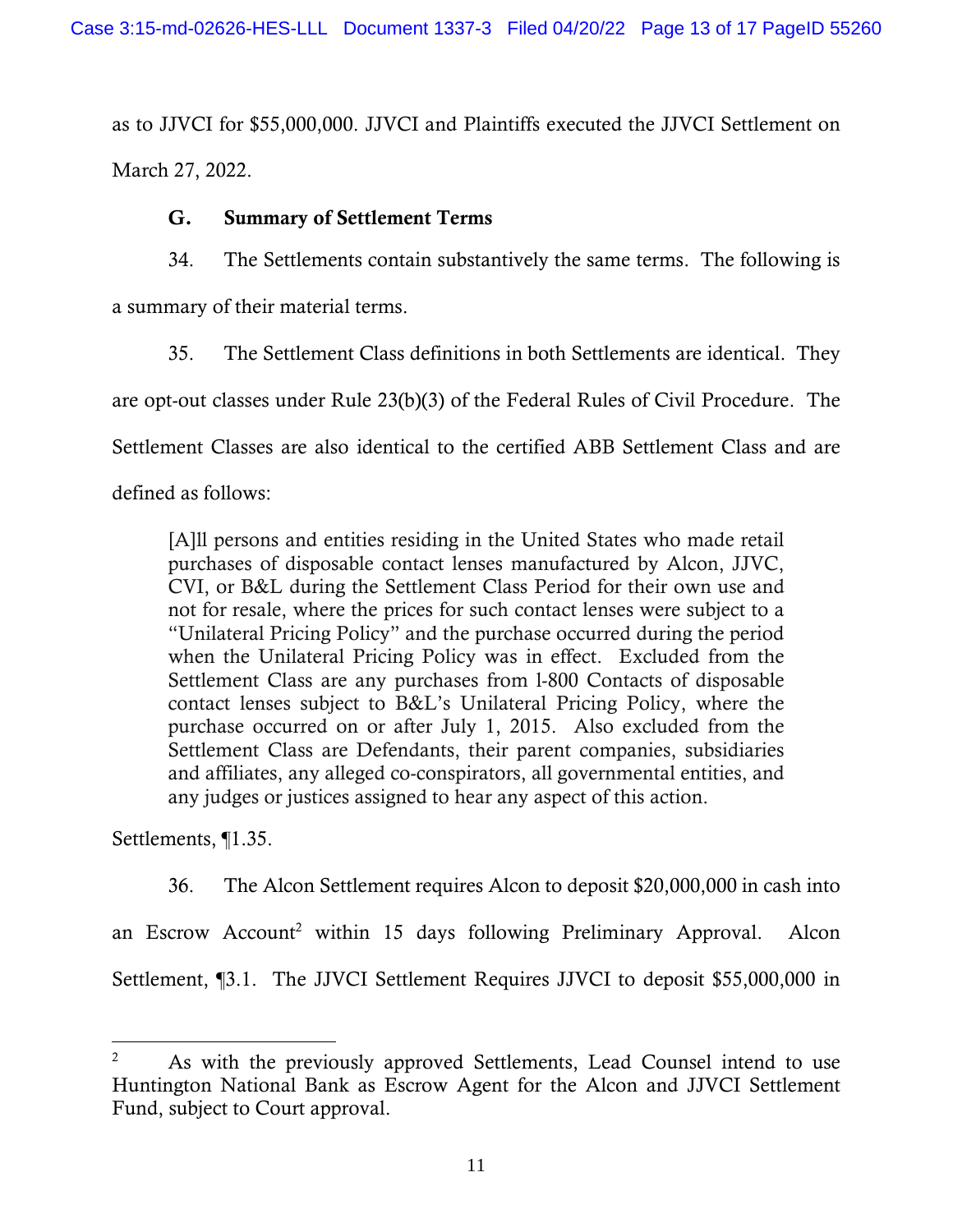cash into an Escrow Account within 15 days following Preliminary Approval. JJVCI Settlement, ¶3.1. The Alcon Settlement and JJVCI Settlement will be combined to create the Settlement Fund.

37. Based on the analysis of Plaintiffs' expert, Dr. Michael Williams, the \$20,000,000 Alcon Settlement represents between 44.6%-77.7% of the Settlement Class Members' possible single vertical damages recovery against Alcon. The \$55,000,000 JJVCI settlement represents between 22.3%-33.7% of the Settlement Class Members' possible single vertical damages recovery against JJVCI. The \$10,000,000 recovery from B&L represented between 63.5% -72.4% of the Settlement Class Members' estimated damages recovery as against B&L.

38. The Net Settlement Fund – which Lead Counsel intend to distribute at a later date on a *pro rata* basis among eligible Settlement Class Members who do not optout  $-$  is equal to the Settlement Fund plus any accrued interest and less: (i) the amount of any Fee and Expense Award and any Plaintiffs' Service Award (if requested and to the extent allowed by the Court); (ii) Class Notice and Administration Expenses; (iii) Taxes and Tax Expenses; and (iv) any other fees or expenses approved by the Court. Settlements, ¶1.16.

39. Any uncashed or returned checks will remain in the Settlement Fund after a reasonable period of time after the date the first Settlement Fund payments are mailed by the Settlement Administrator, during which time the Settlement Administrator will make reasonable efforts to effectuate delivery of the Settlement Class Member payments. (Settlements, ¶8.9.) Any residual funds still remaining after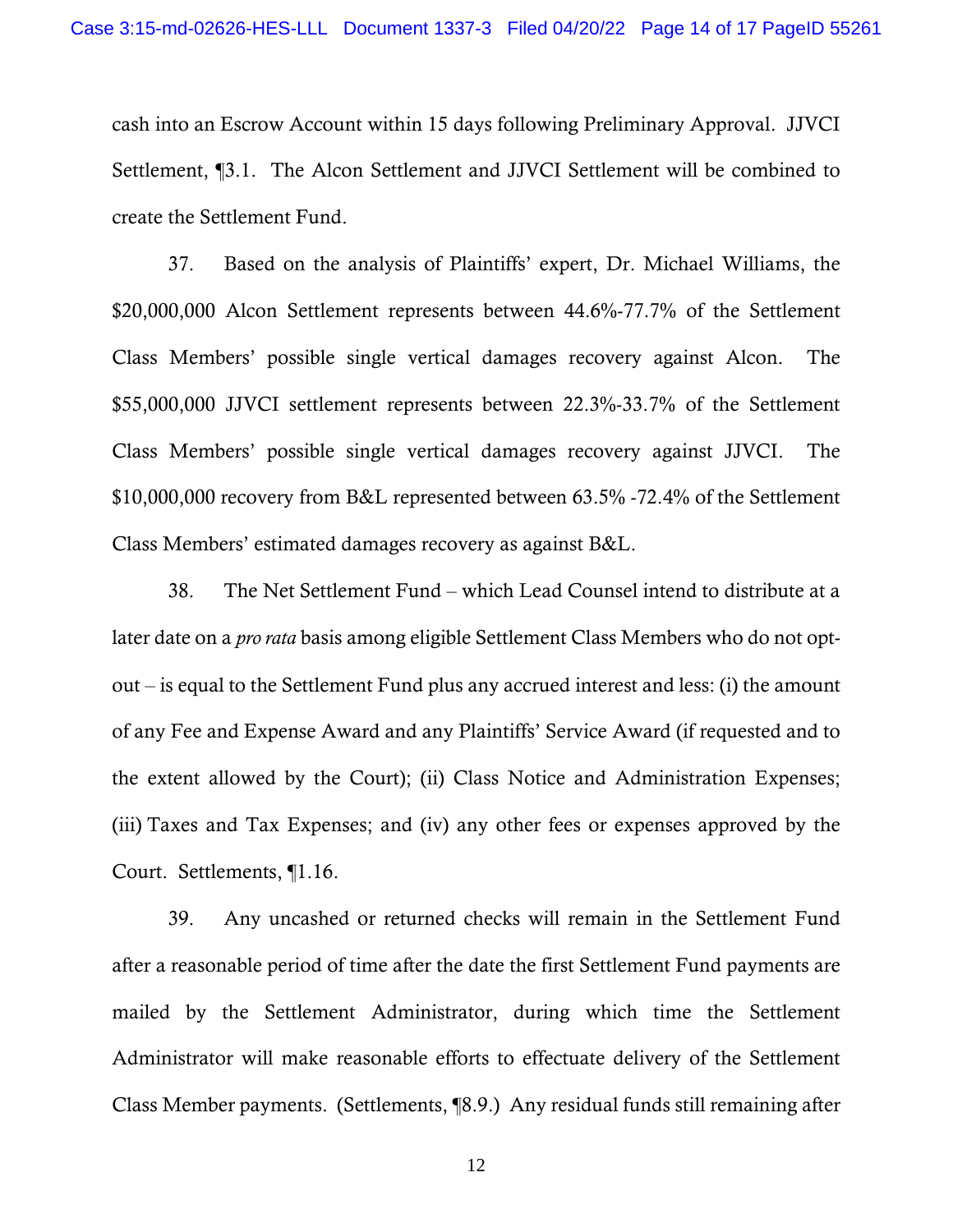that period will be distributed to Authorized Claimants until no funds remain, or there is a *de minimus* amount the remaining in the Settlement Fund. *Id*. If a *de minimus*  amount remains after distribution to Authorized Claimants, any remaining balance shall be donated to an appropriate 501(c)(3) non-profit organization selected by Lead Counsel and approved by the Court. *Id*.

40. As noted in previous motions seeking approval of the earlier settlements, Plaintiffs intend to distribute the Net Settlement Fund to qualifying Settlement Class Members on a *pro rata* basis, subject to details specified in a motion to distribute funds to be filed at a later date.

41. The Settlement Class definitions of the CVI, ABB, Alcon, and JJVCI Settlements are all substantively the same and their funds will be distributed accordingly. Settlements, ¶1.35; ECF Nos. 1164, 1257.

42. The B&L Settlement Class definition does not include claims related to CVI, ECF No. 1164, so its fund has been, and will be, kept separate and not comingled with the funds from the other settlements.

43. The distribution of funds will be overseen by the Court-appointed Claims Administrator, Epiq.

44. The Settlements were reached in the absence of collusion and are the product of good-faith, informed, and arm's-length negotiations by competent counsel. I believe that a preliminary review of the factors related to the fairness, adequacy, and reasonableness of the Settlements demonstrate that they fit well within the range of reasonableness, such that Preliminary Approval is appropriate.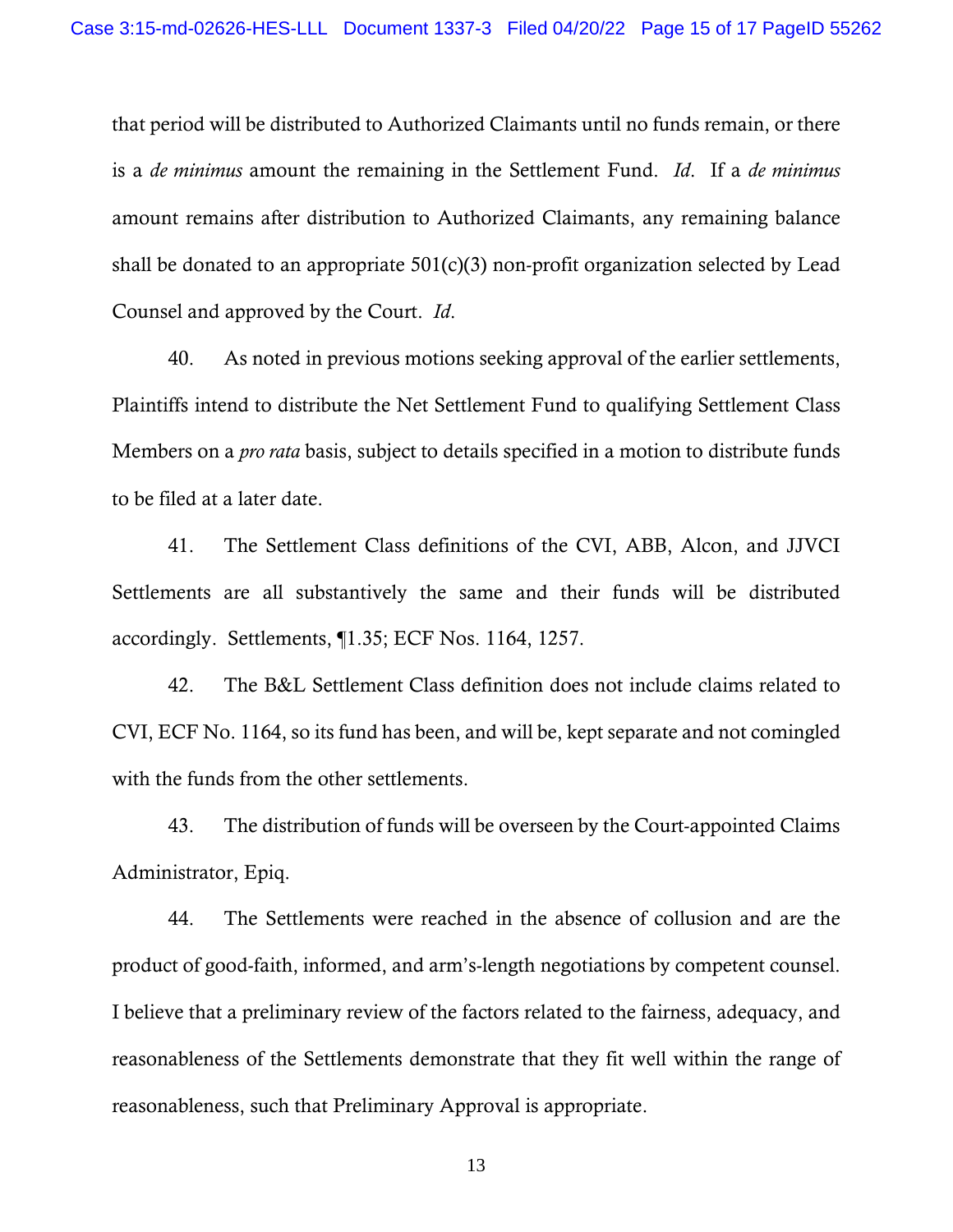45. Lead Counsel believe that the benefits of the Settlements outweigh the risks and uncertainties attendant to continued litigation that include, but are not limited to, the risks, time, and expenses associated with completing trial and final appellate review, particularly in the context of a large and complex multi-district litigation.

46. The Settlements here are the result of intensive, arm's-length negotiations over an extended period between experienced attorneys who are familiar with class action litigation and with the legal and factual issues of this Action. All negotiations were arm's-length and extensive and done under the supervision of experienced mediators.

47. Furthermore, Lead Counsel are particularly experienced in the litigation, certification, trial, and settlement of nationwide class action cases. Lead Counsel zealously represented Plaintiffs and the classes throughout the litigation. Lead Counsel ultimately prevailed at class certification, where this Court made its own independent determination that "Lead Counsel are skilled and adequate in all respects." (ECF No. 940 at 127.)

48. Plaintiffs and Lead Counsel are confident in the strength of their case but are also pragmatic in their awareness of the defenses available to Alcon and JJVCI, and the risks inherent in trial and post-judgment appeal. Lead Counsel believe that the Settlements outweigh the risks of continued litigation. Lead Counsel are also highly familiar with the challenged practices and defenses at issue in the Action through their experience litigating similar cases in MDL No. 1030 and elsewhere.